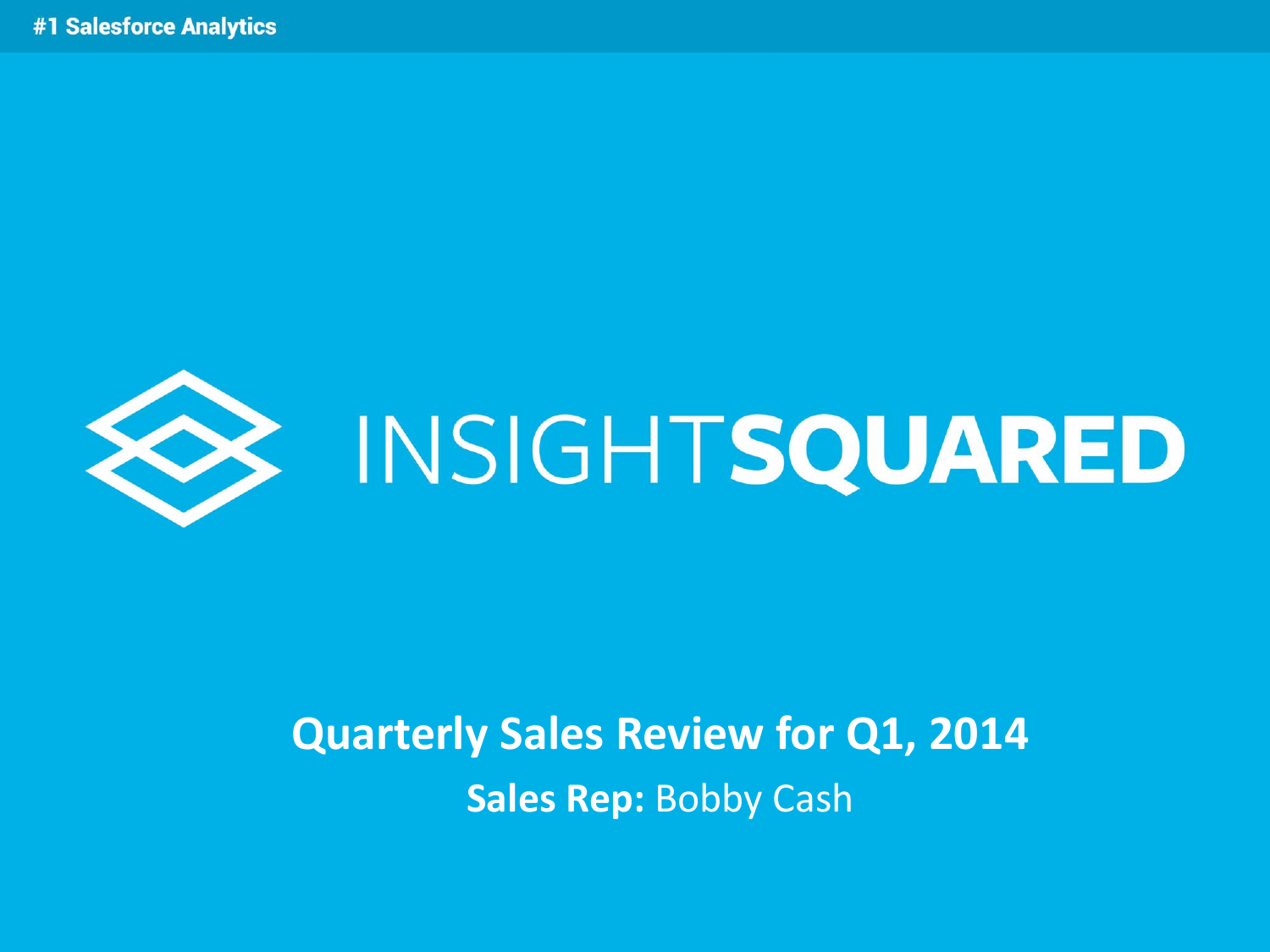# Q1 Sales Review Summary

- Q1 New Business Bookings: \$147,840 (\$4,106 MRR)
- % of Bookings Quota: 109%
- Won # of Deals: 18
- ASP: \$7,781
- Sales Cycle: 13.3 days in Q1
- Win Rate: 31%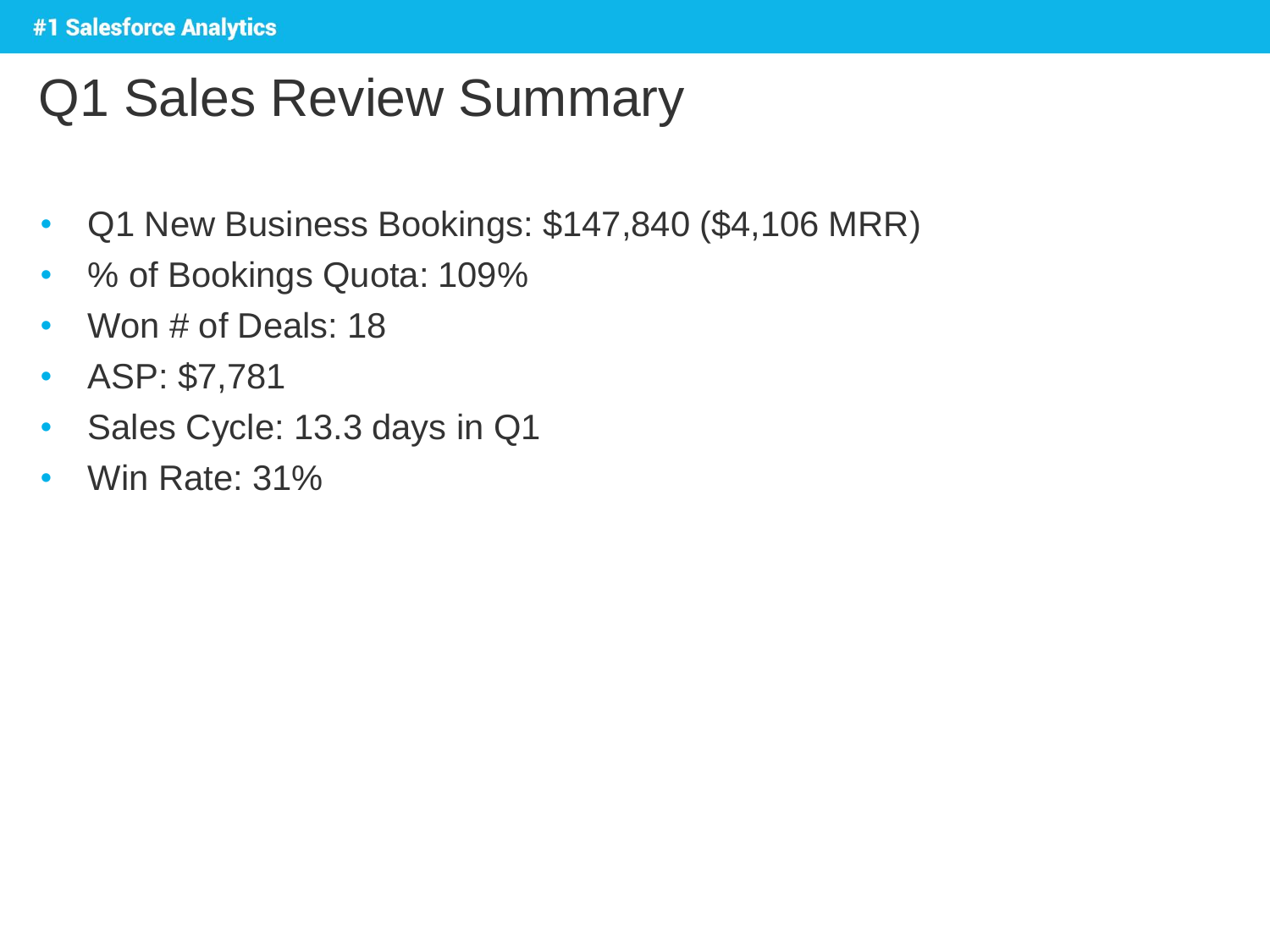# How I Hit My Number Last Quarter

**(61 Total Opportunities) x (31% Win Rate) x (\$7,781 ASP) = \$147,840**

- SMB Deals = 57% of Bookings \$ACV
	- $\cdot$  # of Deals = 15
	- $$ACV = $83,062$
	- Sales Cycle =  $11$  Days
- Mid-Market Deals = 43% of Bookings \$ACV
	- $\cdot$  # of Deals = 3
	- $$ACV = $63,340$
	- Sales Cycle = 25
- Bluebirds (unexpected, < 3 day cycle) = 32% of Bookings \$ACV
	- $\cdot$  # of Deals = 7
	- $$ACV = $46,460$
	- Sales Cycle = 1 Day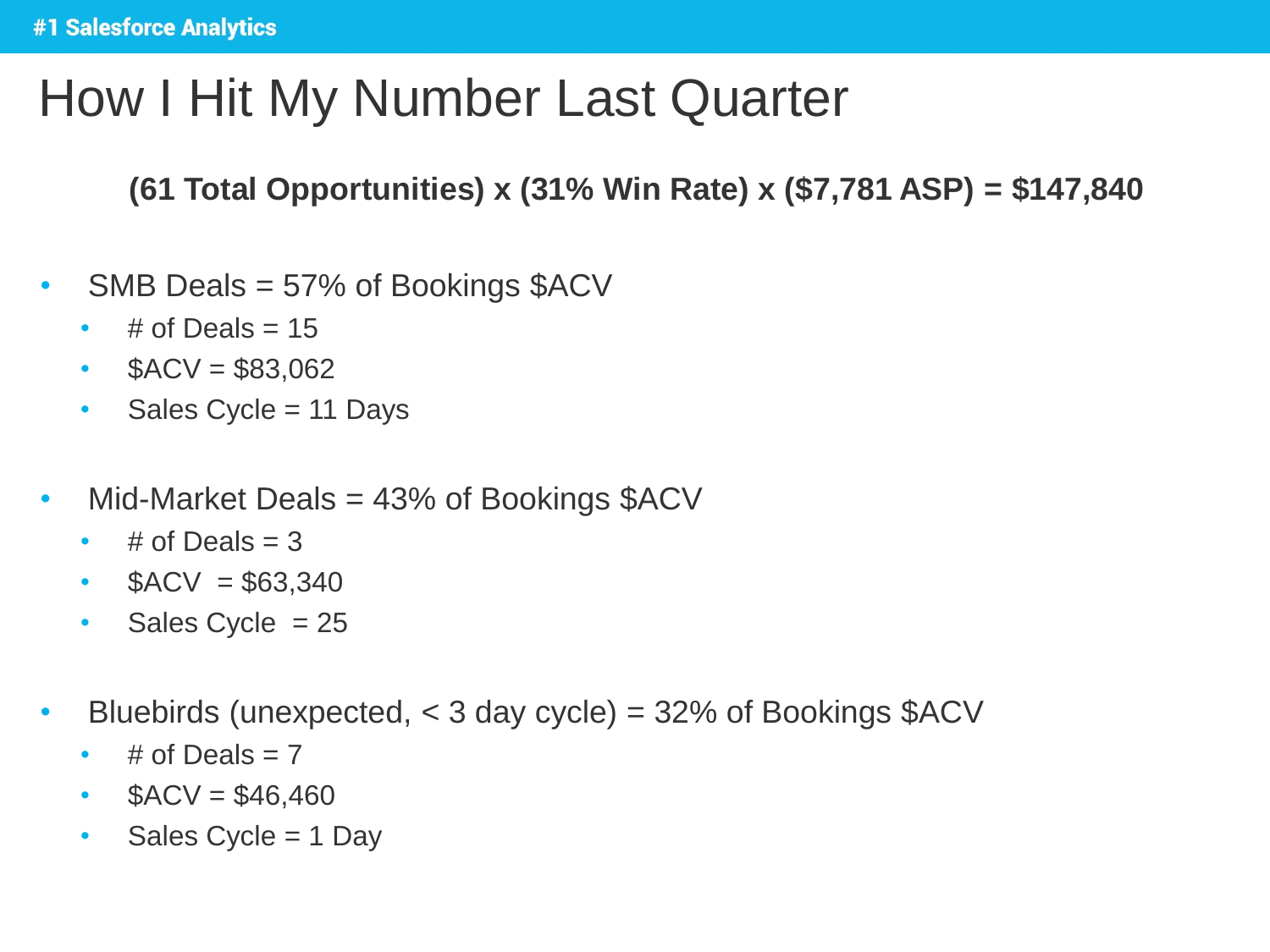### My Bookings & \$ASP Comparison to Prior 3 Quarters



\$ASP is down since January, but overall Q1 \$ASP is up over H2 '13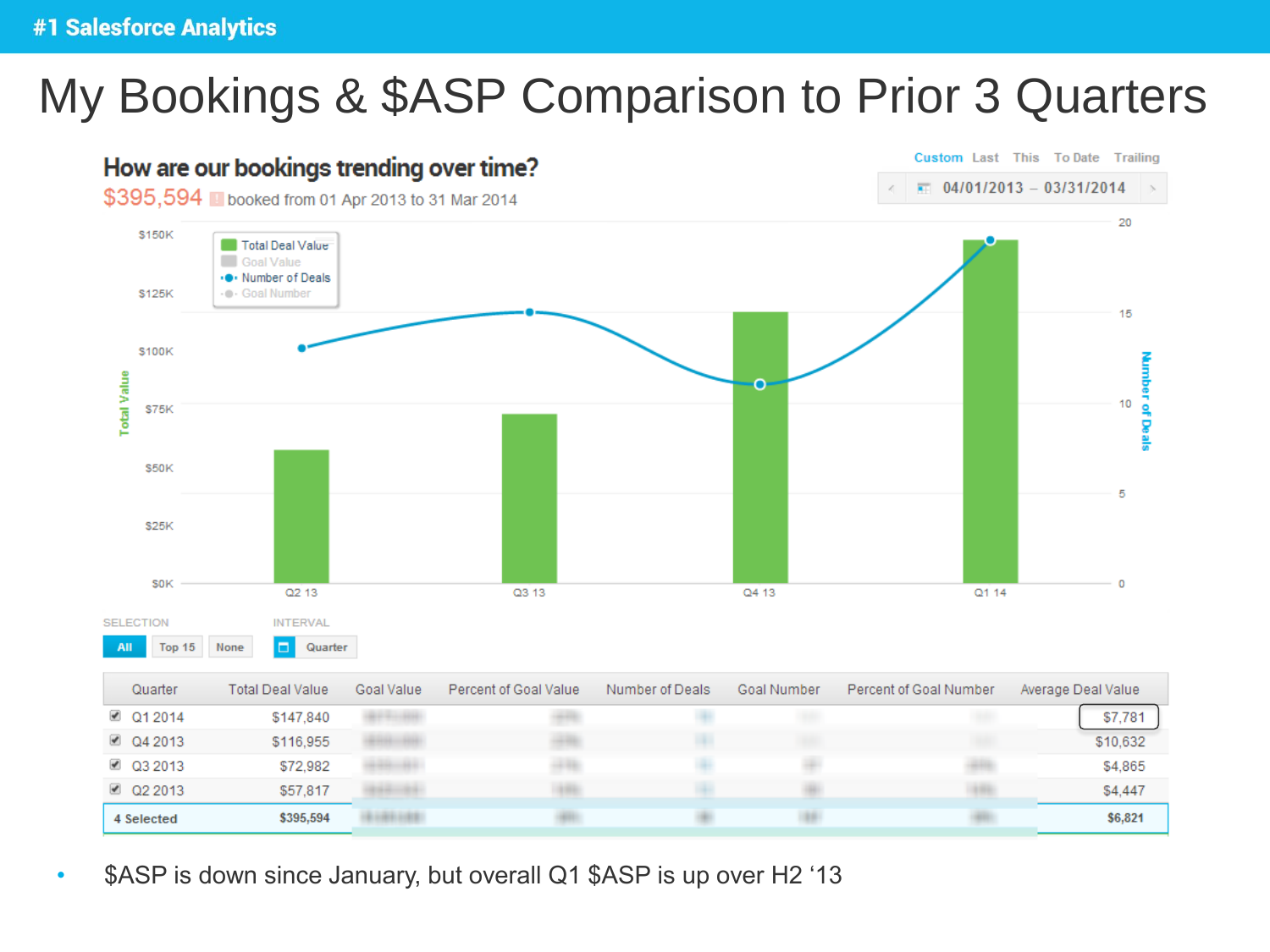# Pipeline Summary for Q1

**(6 Beginning) – (61 Closed) + (67 Created) = 15 Ending**

- Open Opps at Beginning of  $Q1 = 6$ 
	- − Pipeline Stages: 1: 3, 2: 2, 3: 0, 4: 1
- Closed Opps During the Quarter = 61 Opps
- Created Pipeline During the Quarter = 70 Opps
	- − Generated by Inbound & Outbound: 54
	- − Partner generated & Referral: 6
	- − My own prospecting: 10
- Open Opps at End of Q1 (Beginning of  $Q2$ ) = 15 Opps
	- − Pipeline Stages: 1: 8, 2: 4, 3: 3, 4: 0 (where are my Opps as I enter Q2)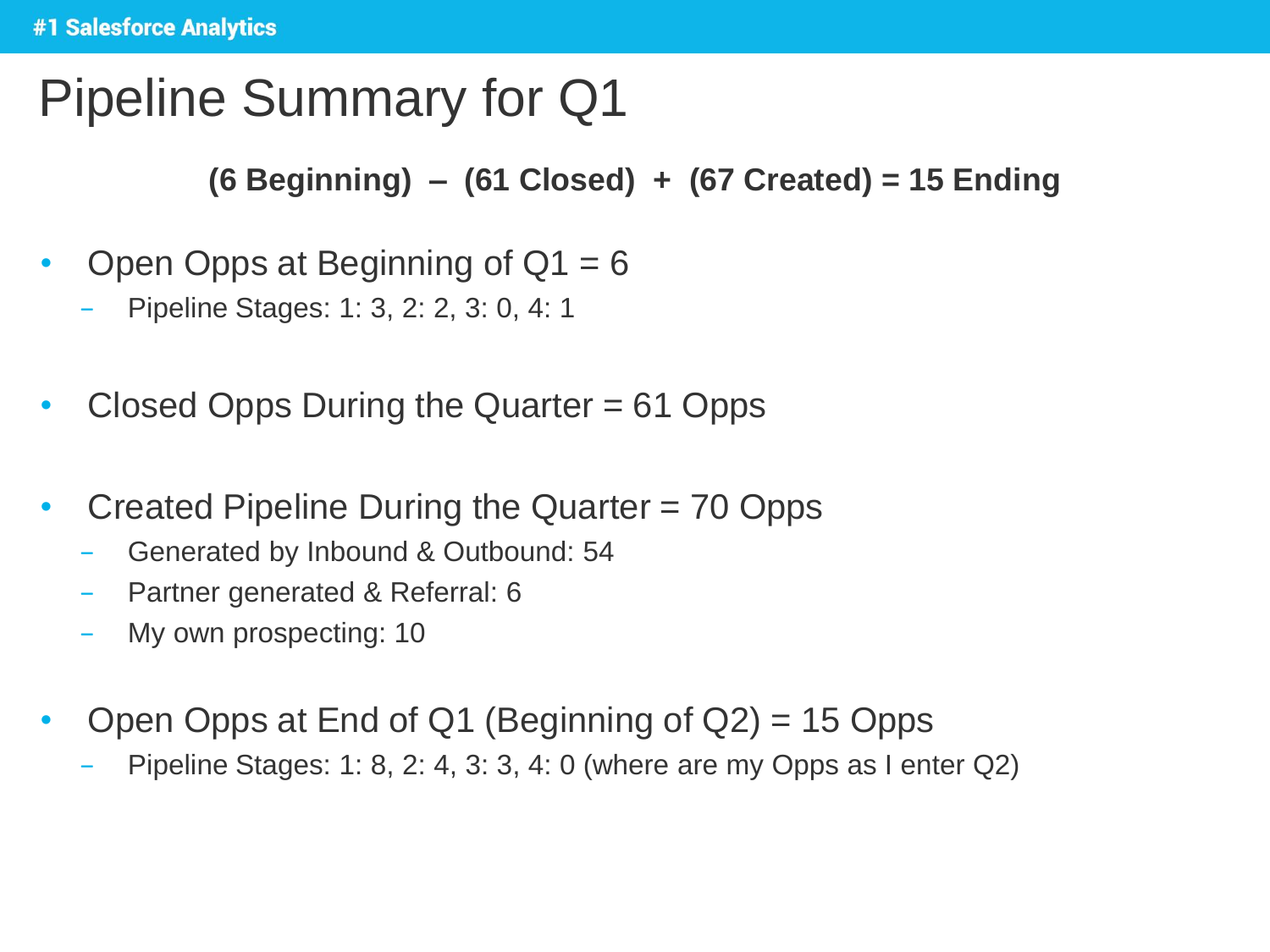#### Pipeline Inflow/Outflow – Comparison to Prior 3 Quarters



• My pipeline is up significantly in Q1 over Q4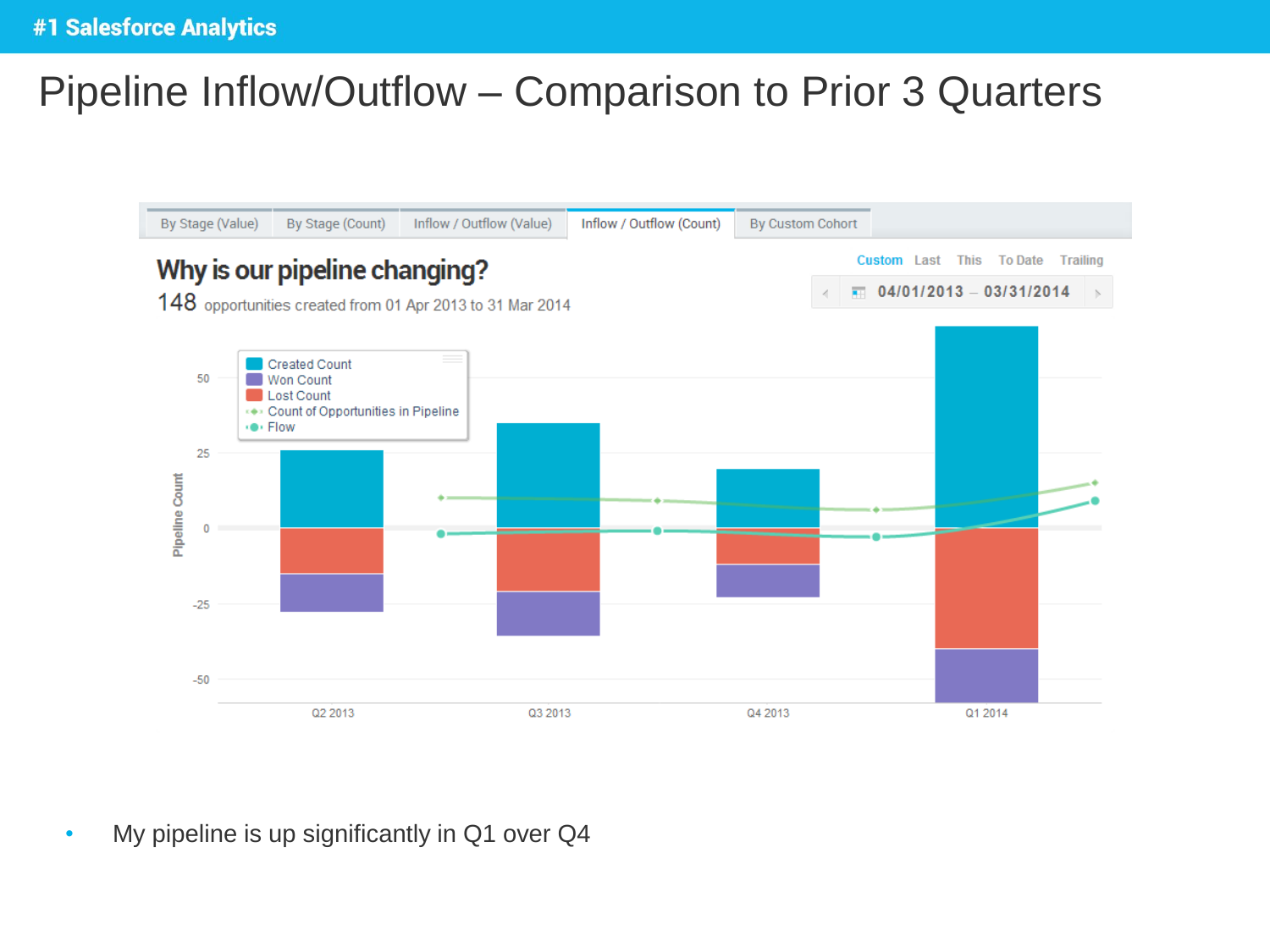### Insights From My Mid-Month Forecast During the Last Month of Q1

- My Mid-Month Forecast Number
	- − Commit: \$37,760 in sales bookings
	- − % Forecast to Sales (Forecast Accuracy): 98%
- **Insights** 
	- − Opportunities that I won had a faster sales cycle than I projected
	- I had good accuracy this time around due to much stronger focus on inspecting deals, doing careful pipeline reviews and also getting all my key qualification done early on in the month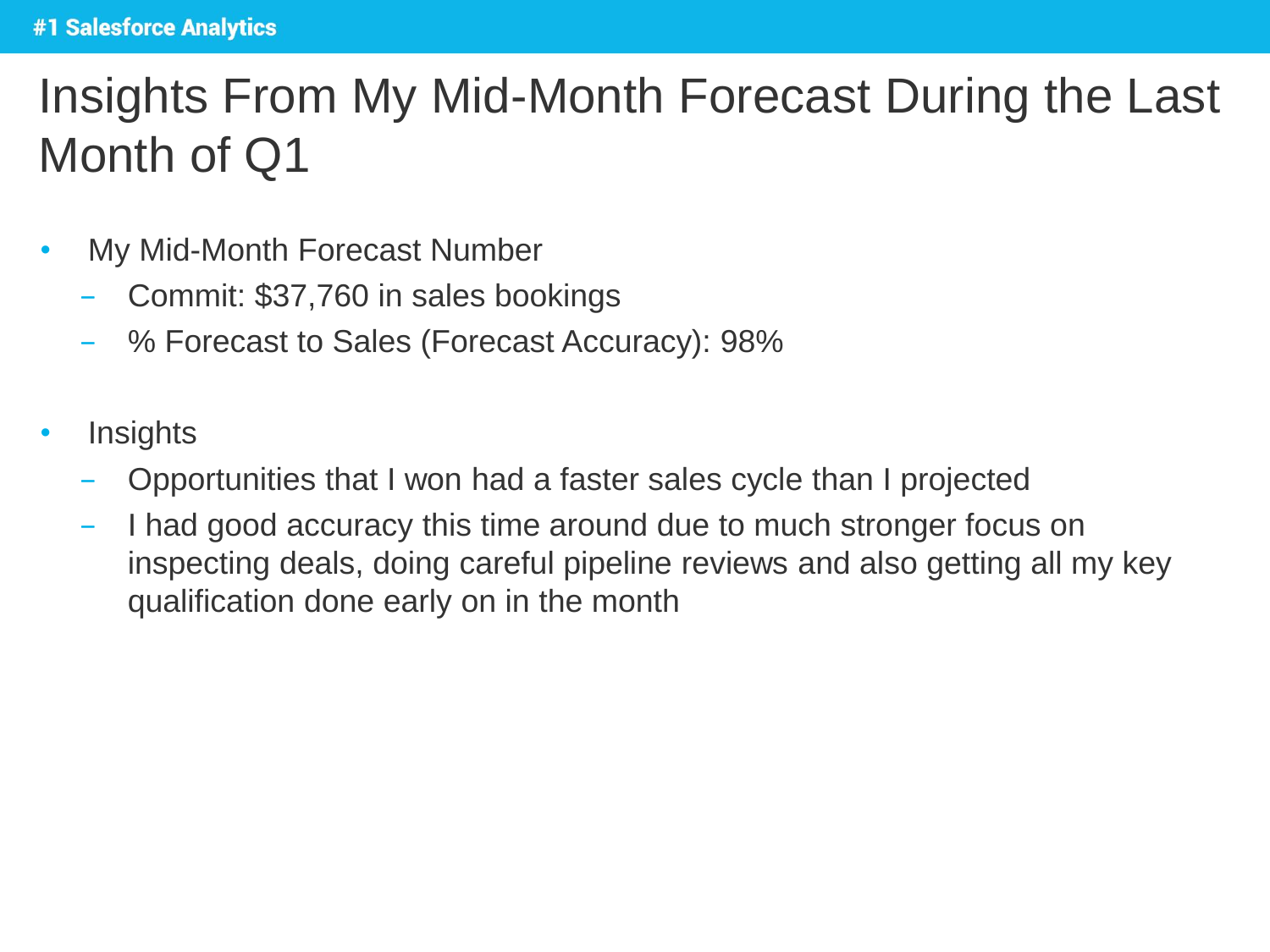#### Q1 Win Rate by # Count of Opportunities in the Pipeline

• To hit my Q2 Quota, based on my Q1 Win Rate, I will need to have 32 Opps in Stage 2 to hit my number

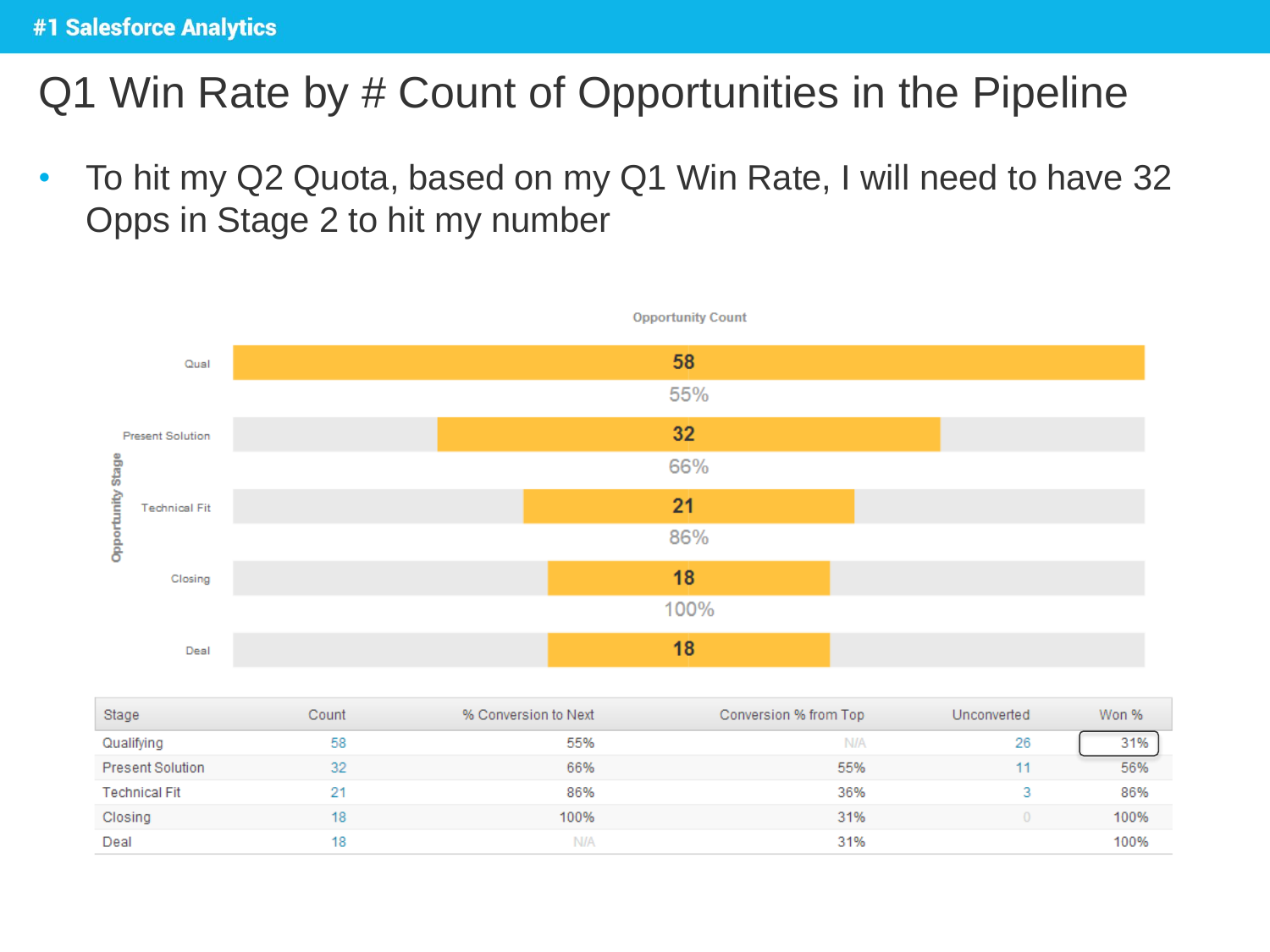#### Q1 Win Rate by \$ Value in Each Stage of Pipeline

• Based on my Q1 Win Rate based on \$ Value, I will need \$365,854 in Opp Value in Stage 2 to hit my quota in Q2



| Stage                | Value     | % Conversion to<br>Next | Conversion % from<br>Top | <b>Total Pipeline</b><br>Change | Opp Value<br>Increases | Opp Value<br>Decreases | Lost<br>Opps | Won<br>% |
|----------------------|-----------|-------------------------|--------------------------|---------------------------------|------------------------|------------------------|--------------|----------|
| Qualifying           | \$829,789 | 44%                     | <b>N/A</b>               | \$468,552                       | \$27,948               | $-$3,000$              | \$493,500    | 18%      |
| Present<br>Solution  | \$361,237 | 44%                     | 44%                      | \$202,908                       | \$0                    | $-$16,620$             | \$186,288    | 41%      |
| <b>Technical Fit</b> | \$158,329 | 92%                     | 19%                      | \$11,928                        | \$31,032               | $-$30,270$             | $-$12,690$   | 92%      |
| Closing              | \$146,402 | 99%                     | 18%                      | \$2                             | \$0                    | $-52$                  | \$0          | 99%      |
| Deal                 | \$146,400 | <b>N/A</b>              | 18%                      | \$0                             | \$0                    | \$0                    | \$0          | 100%     |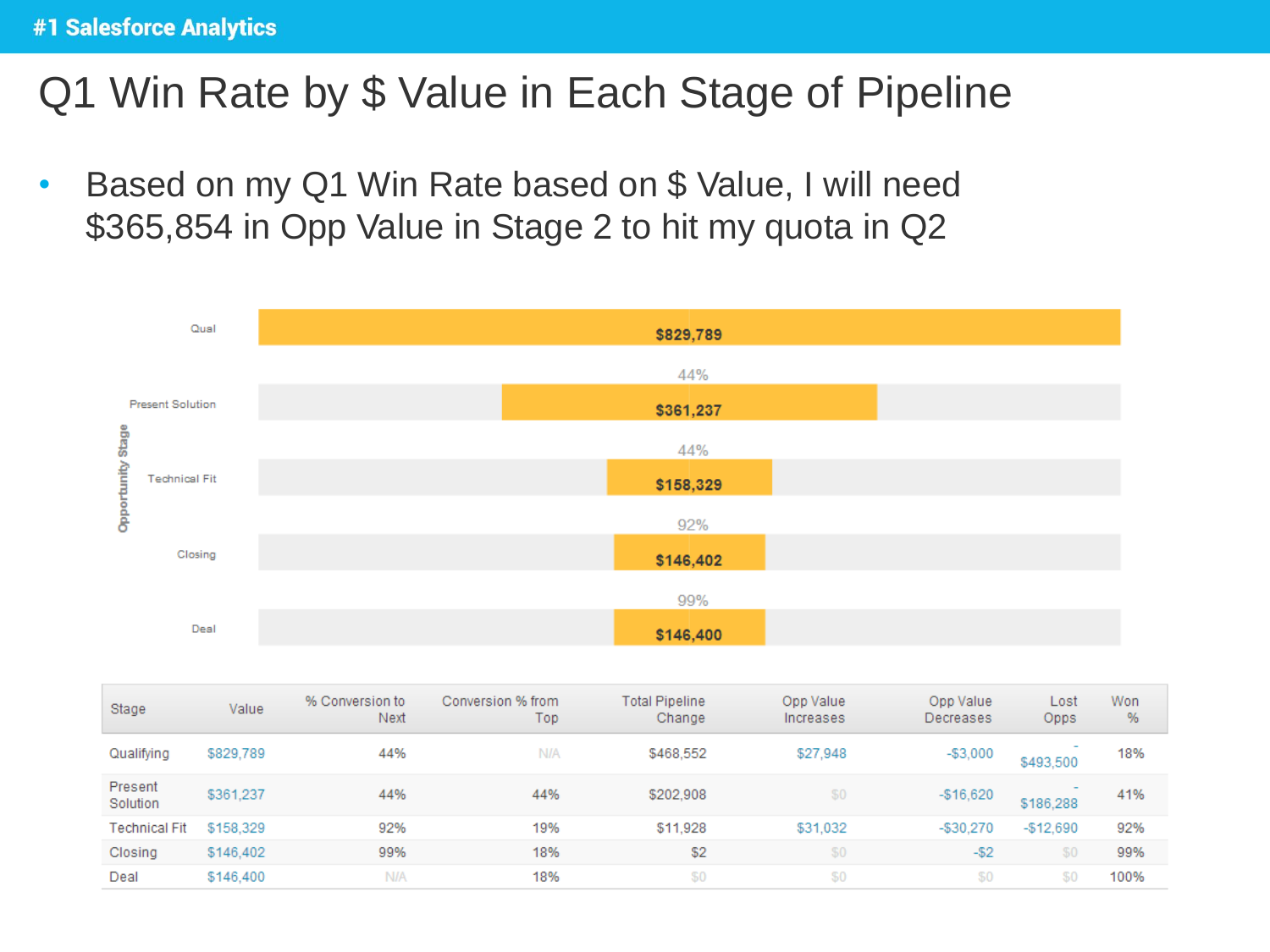### My % Win Rate Compared to the Prior 3 Quarters



• My lower Win Rate was anticipated with the big boost in quantity of new leads we had in Q1 but it's worth monitoring to ensure wins aren't slipping through the cracks and qualification improves.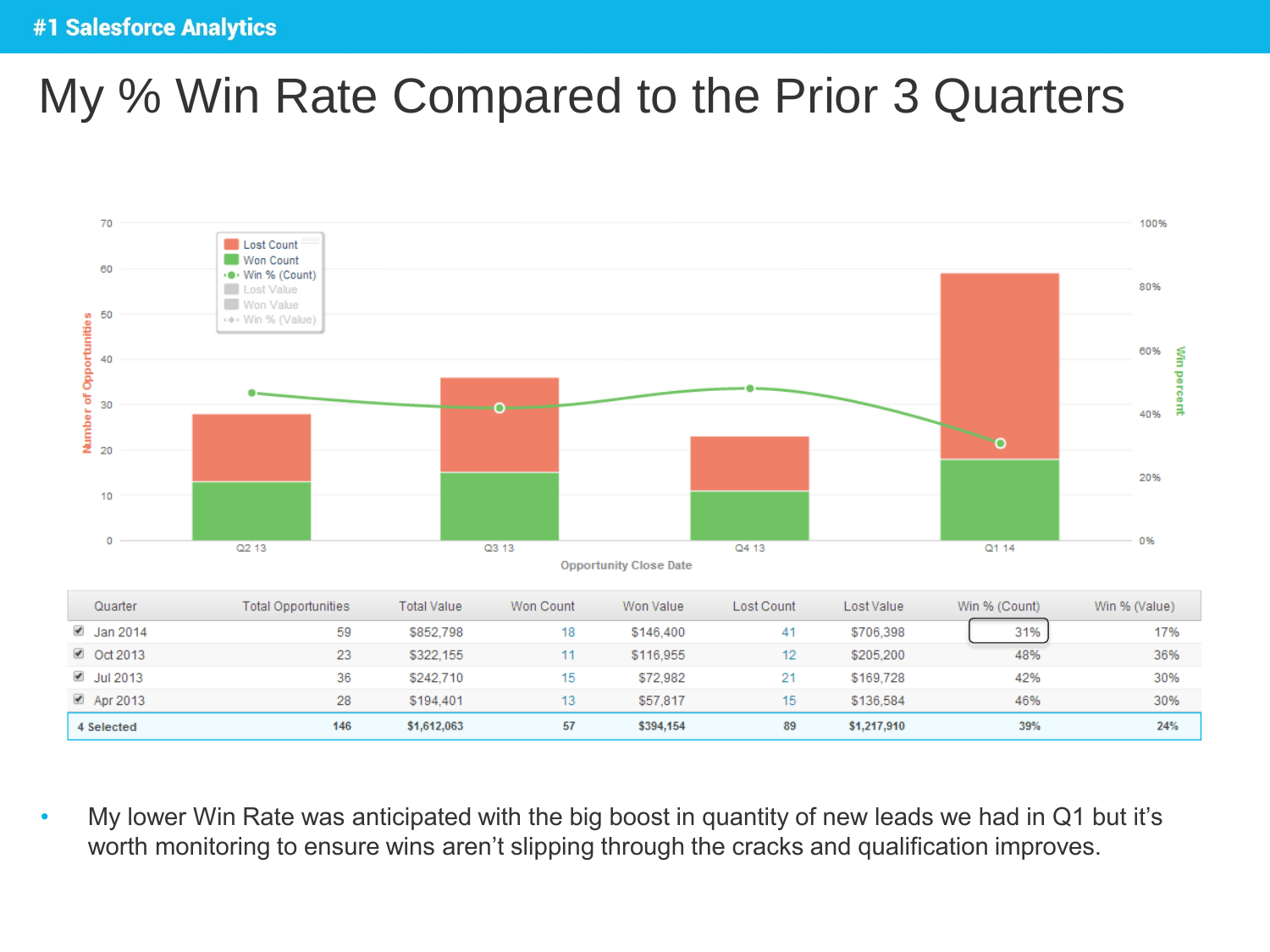# Sales Cycle Comparison to Prior 3 Quarters



| Deal Date      | # Completed Opportunities | No Stage | Qual Stage | <b>Present Solution Stage</b> | <b>Technical Fit Stage</b> | Closing Stage | Total Days |
|----------------|---------------------------|----------|------------|-------------------------------|----------------------------|---------------|------------|
| ■ Q1 2014      | 19                        | 0.7      | 3.7        | 2.0                           | 4.5                        | 2.5           | 13.3       |
| $\Box$ Q4 2013 | 11                        | 0.0      | 0.4        | 9.2                           | 11.7                       | 0.3           | 21.6       |
| ■ Q3 2013      | 19                        | 0.0      | 6.7        | 6.1                           | 5.7                        |               | 19.6       |
| ■ Q2 2013      | 19                        | 0.1      | 2.6        | 15.6                          | 0.2                        | 6.9           | 25.4       |
| 4 Selected     | 68                        | 0.2      | 3.7        | 8.1                           | 4.8                        | 3.0           | 19.8       |
| Overall        | 68                        | 0.2      | 3.7        | 8.1                           | 4.8                        | 3.0           | 19.8       |

• This is an encouraging trend and my sales cycle is continuing to get shorter since Q4 and in the past 12 months.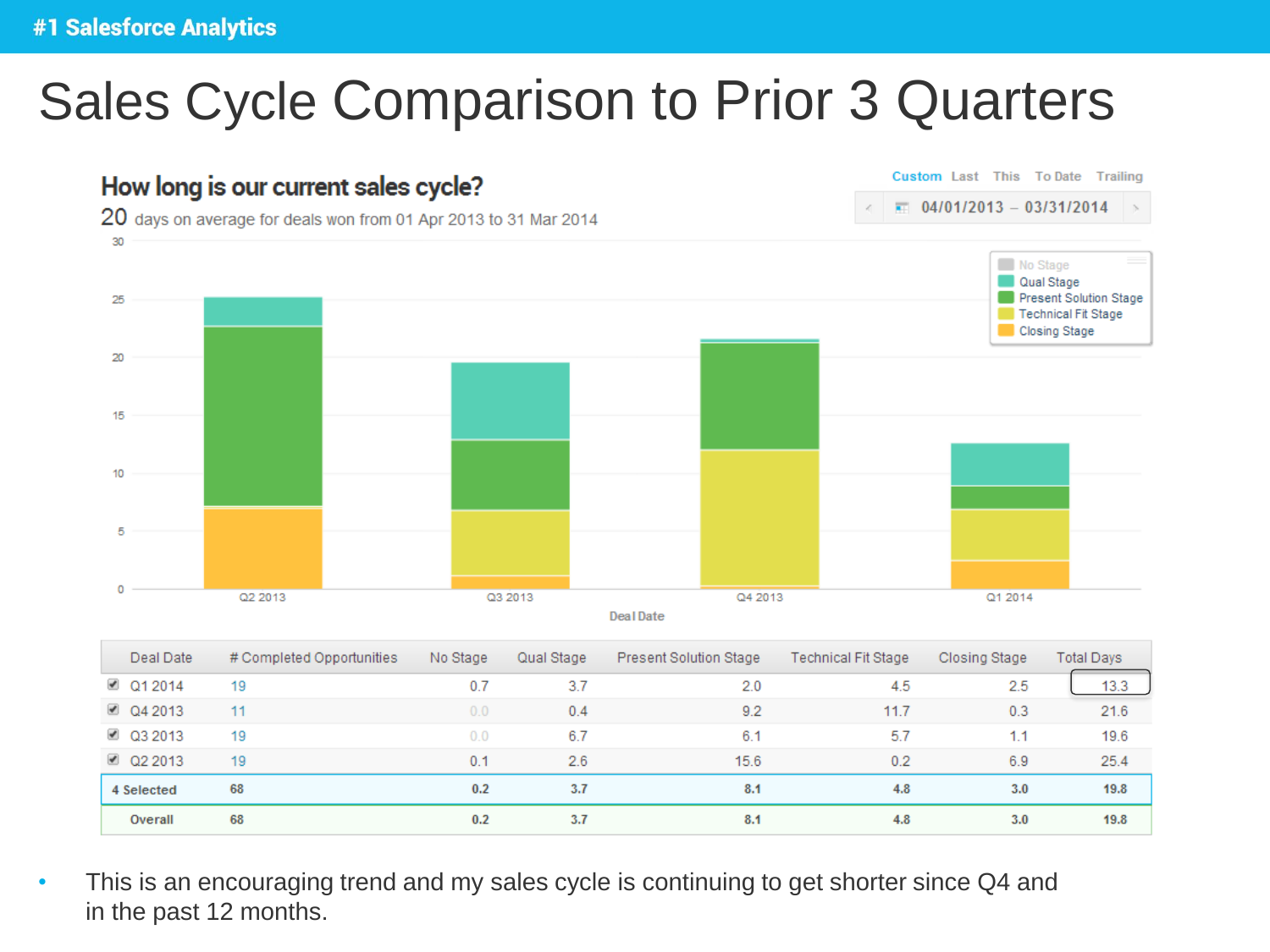### Pipeline Stage Duration for Won and Lost Deals



• My won deals go through each stage of the pipeline much faster than those that I lose; this informs me that in Q2 I must focus on purging those Opportunities which stay in any given stage longer than the "won duration" of my deals in Q1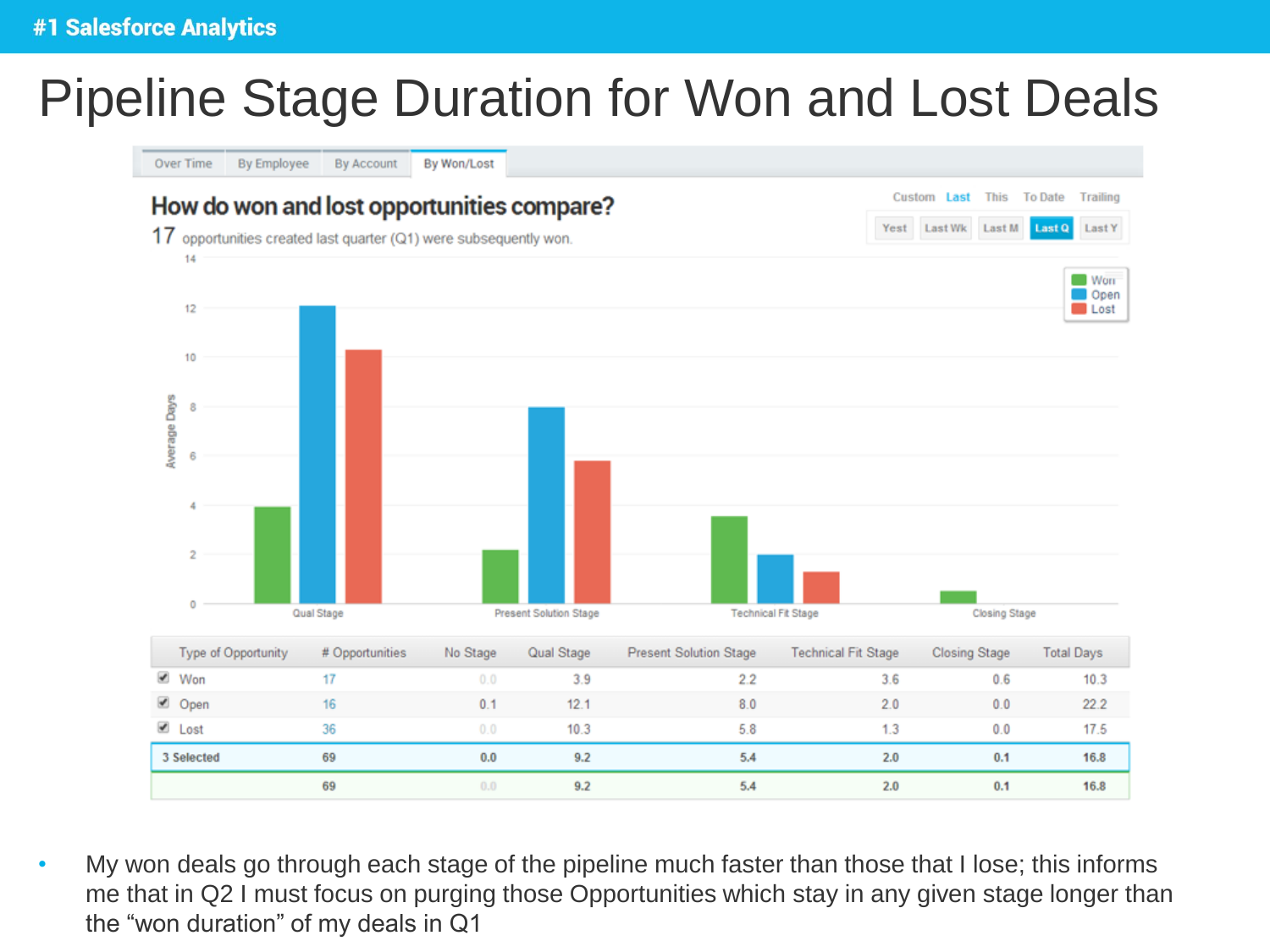# Going Into Q2 – My Total Pipeline by Stages

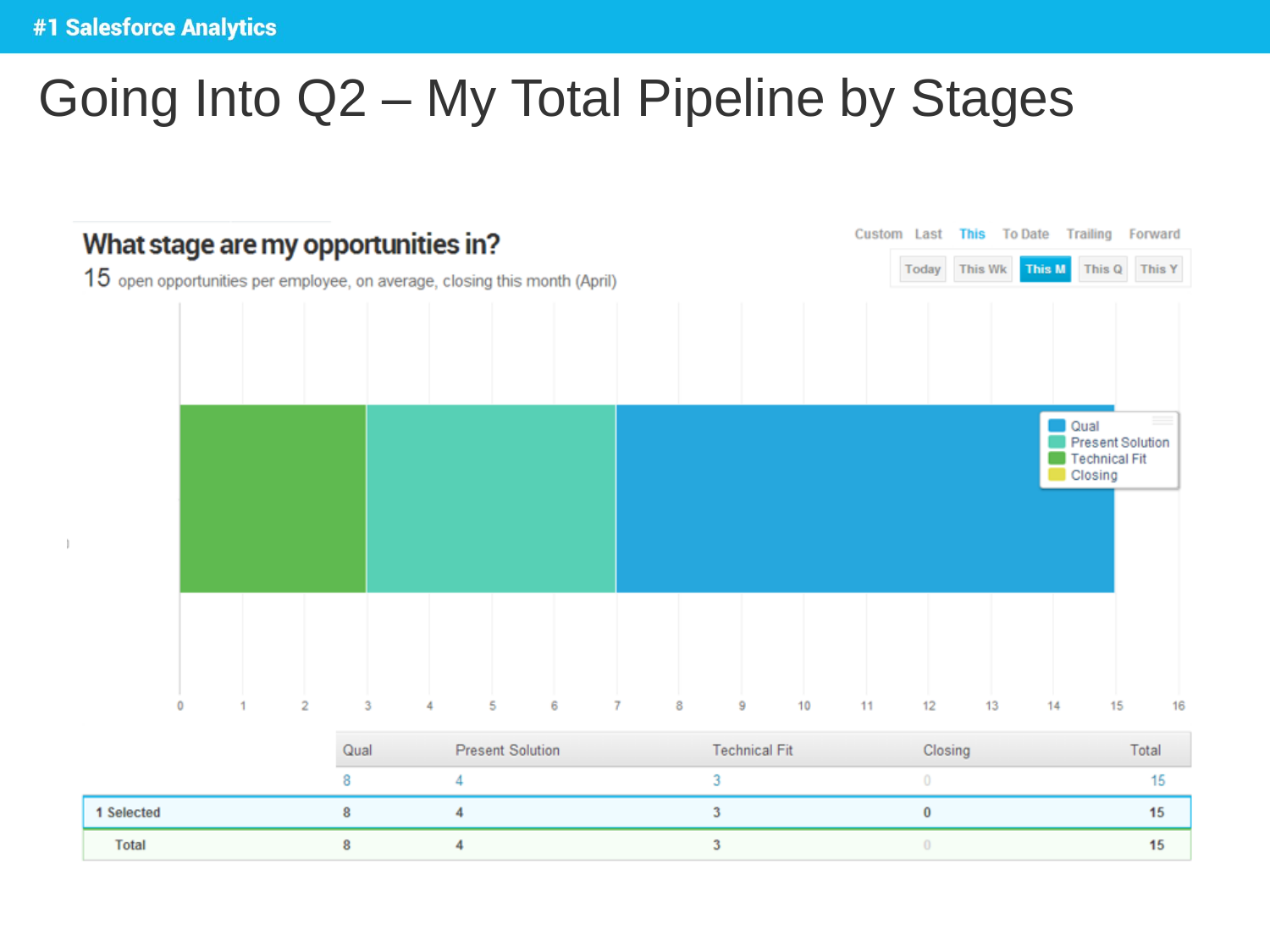# Start of Q2: Detailed Opp View

|                                                                                   |                                                                                |         |                    |                          |                       |              |                            | Custom Last This To Date Trailing Forward |
|-----------------------------------------------------------------------------------|--------------------------------------------------------------------------------|---------|--------------------|--------------------------|-----------------------|--------------|----------------------------|-------------------------------------------|
|                                                                                   | \$209,880 total value for 15 opportunities with close dates this month (April) |         |                    |                          |                       |              | Today This Wk              | This M This Q This Y                      |
| \$60K                                                                             |                                                                                |         |                    |                          |                       |              |                            | Most Efford                               |
| \$50K                                                                             |                                                                                |         |                    |                          |                       |              |                            | - Least Effort                            |
|                                                                                   |                                                                                |         |                    |                          |                       |              |                            | · Low Risk<br><b>B</b> High Risk          |
|                                                                                   |                                                                                |         |                    |                          |                       |              |                            |                                           |
| \$40K                                                                             |                                                                                |         |                    |                          |                       |              |                            |                                           |
|                                                                                   |                                                                                |         |                    |                          |                       |              |                            | Q                                         |
| \$30K                                                                             |                                                                                |         |                    |                          |                       |              |                            |                                           |
|                                                                                   |                                                                                |         |                    |                          |                       |              |                            |                                           |
| \$20K                                                                             |                                                                                |         |                    |                          |                       |              |                            |                                           |
|                                                                                   |                                                                                |         |                    |                          |                       |              |                            |                                           |
| \$10K                                                                             |                                                                                |         |                    |                          |                       |              |                            | O                                         |
|                                                                                   |                                                                                |         |                    |                          |                       |              |                            |                                           |
| $\frac{40}{31}$ -Mar                                                              | T-Apr                                                                          | 14-Apr. |                    |                          | 21-Apr                |              |                            | 26-Apr                                    |
|                                                                                   |                                                                                |         | Close Date         |                          |                       |              |                            |                                           |
| Risk Close Date                                                                   | Opportunity                                                                    | Account | Value              | Stage                    | Days in Stage         | Momentum     | Created Date               | Probability                               |
| 01 Apr 2014<br>$\circ$                                                            |                                                                                | $-100$  | \$3,000            | Present Solution         | 31                    | 6.           | 21 Mar 2014                | 50.0                                      |
| $\mathcal{B}$ 0<br>11 Apr 2014                                                    |                                                                                |         | \$3,360            | Technical Fit            | $\sqrt{6}$            | 3            | 11 Feb 2014                | 75.0                                      |
| 90<br>18 Apr 2014                                                                 |                                                                                |         | \$7,200            | Present Solution         | $22\,$                |              | 27 Feb 2014                | 50.0                                      |
| $\bullet$<br>28 Apr 2014                                                          |                                                                                |         | \$9,600            | Qual                     | 35                    | $\mathbb{D}$ | 25 Feb 2014                | 10.0.                                     |
| ⊛ ⊛<br>30 Apr 2014                                                                |                                                                                |         | \$4,200            | Present Solution         | 6                     | 12           | 26 Mar 2014                | 50.0                                      |
| $\mathbf{2}$ 0<br>30 Apr 2014                                                     |                                                                                |         | \$40,800           | Qual                     | 26.                   |              | 06 Mar 2014                | 10.0                                      |
| <b>2</b> 0<br>30 Apr 2014                                                         |                                                                                |         | \$5,400            | Qual                     | s.                    | 3            | 27 Mar 2014                | 10.0                                      |
| $\mathcal{D}$ 0<br>30 Apr 2014                                                    |                                                                                |         | \$31,200           | Qual                     | 50                    |              | 10 Feb 2014                | 10:0                                      |
|                                                                                   |                                                                                |         | \$12,000           | Qual                     | $\mathbf{1}$          | g.           | 31 Mar 2014                | 10:0                                      |
| 30 Apr 2014                                                                       |                                                                                |         | 57,200             | Technical Fit            | 12                    | $\tau$       | 20 Mar 2014                | 75.0                                      |
| 30 Apr 2014                                                                       |                                                                                |         |                    |                          |                       |              |                            |                                           |
| 30 Apr 2014                                                                       |                                                                                |         | \$48,000           | Qual                     | 18                    |              | 14 Mar 2014                | 10.0                                      |
| 30 Apr 2014                                                                       |                                                                                |         | \$2,400            | Technical Fit            | $^{\rm 14}$           | $\mathbf{2}$ | 21 Feb 2014                | 75.0                                      |
| 30 Apr 2014                                                                       |                                                                                |         | \$28,800           | Qual                     | 5.                    | 4            | 27 Mar 2014                | 10.0                                      |
| ⊗ ⊜<br>₩ 0<br>⊗ ⊚<br>90<br>Ю о<br>⊛ ⊛<br>30 Apr 2014<br><b>K</b> O<br>30 Apr 2014 |                                                                                |         | \$2,400<br>\$4,320 | Qual<br>Present Solution | 15 <sub>1</sub><br>41 | 1<br>1       | 17 Mar 2014<br>19 Feb 2014 | 10.0<br>50.0                              |

• I have some strong Opportunities going into Q2 but some are flagged at risk due to considerably larger expected \$ASP or because they were stuck in pipeline longer than my average Win Cycle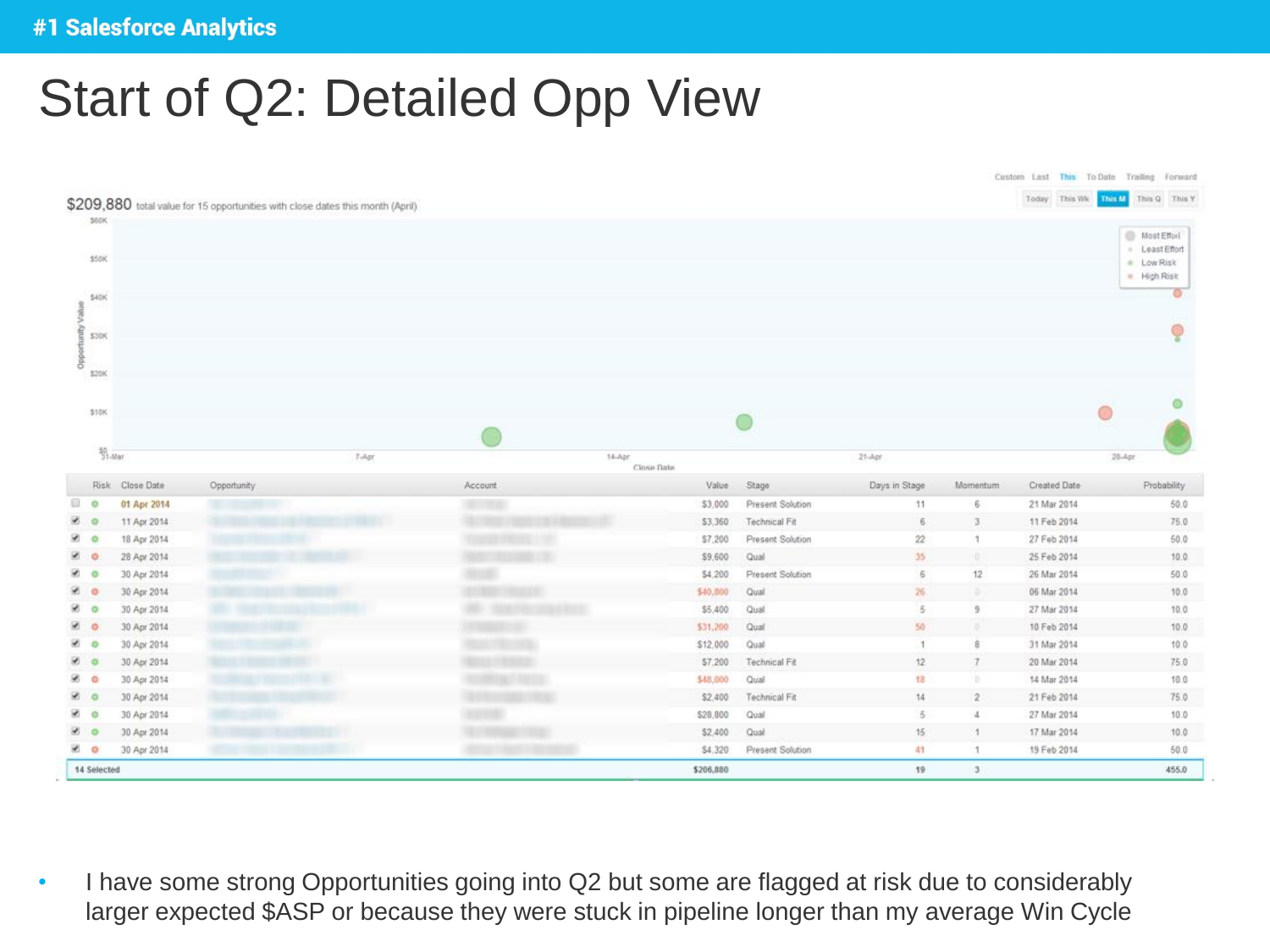# What I'm Most Proud Of

• Applying my sales training into my selling and seeing attainable results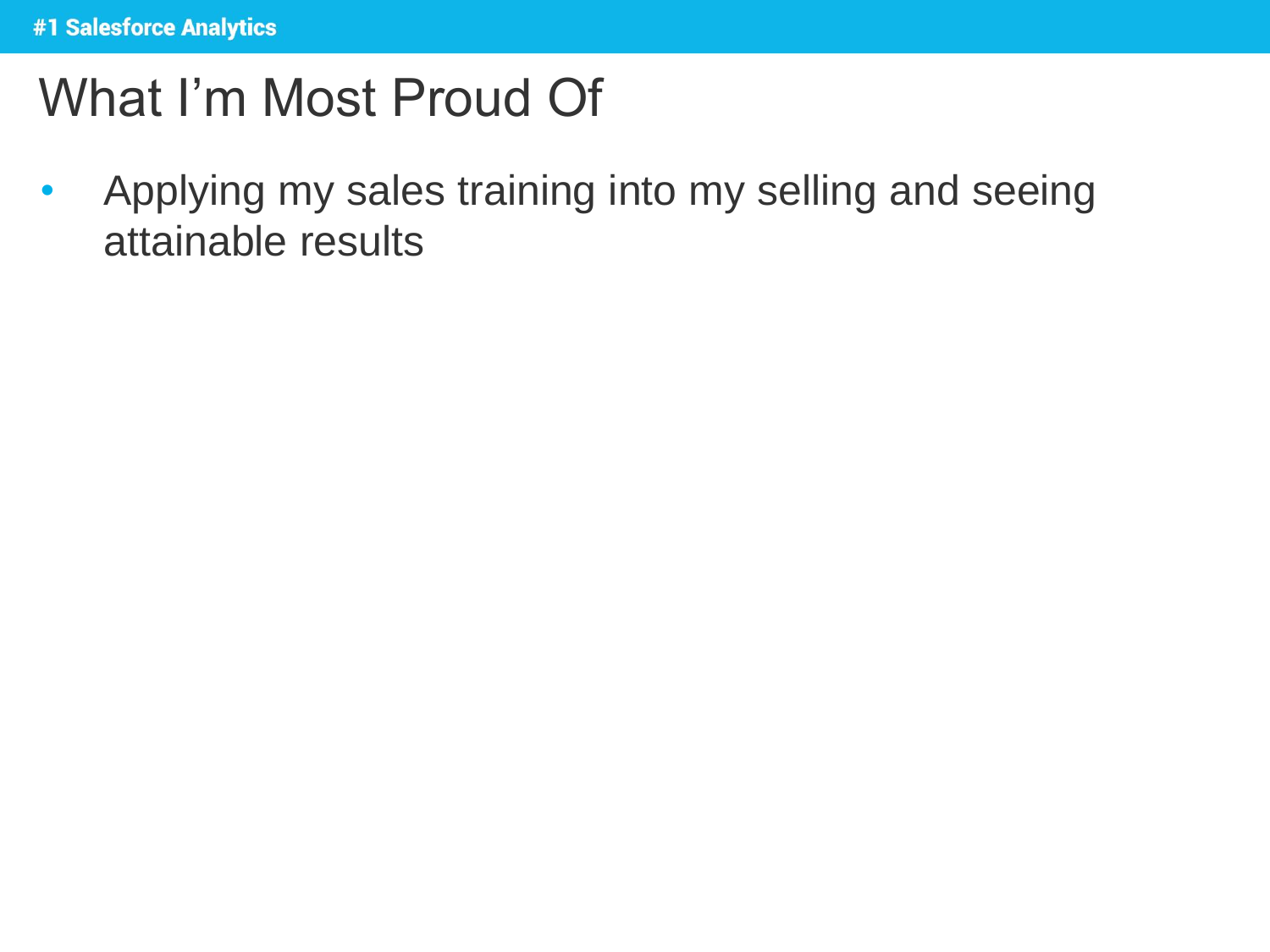# Where I Need To Improve

- 1. Working more with channel partners
- 2. Proactive campaign strategy with marketing
- 3. Time management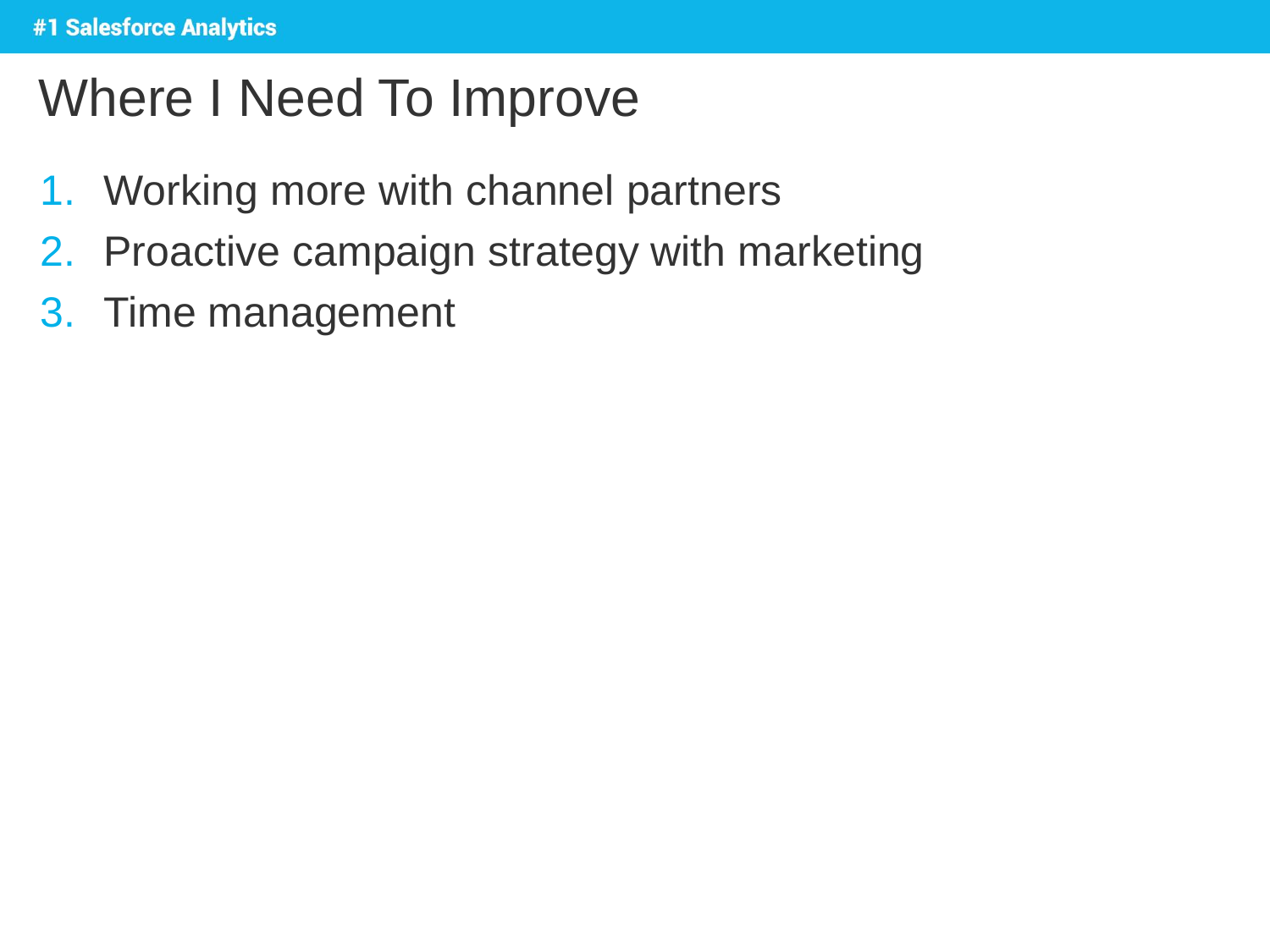# Key Learnings in Q1

- 1. Need to get more in the pipeline earlier in the month
- 2. Need a compelling reason for partners to help me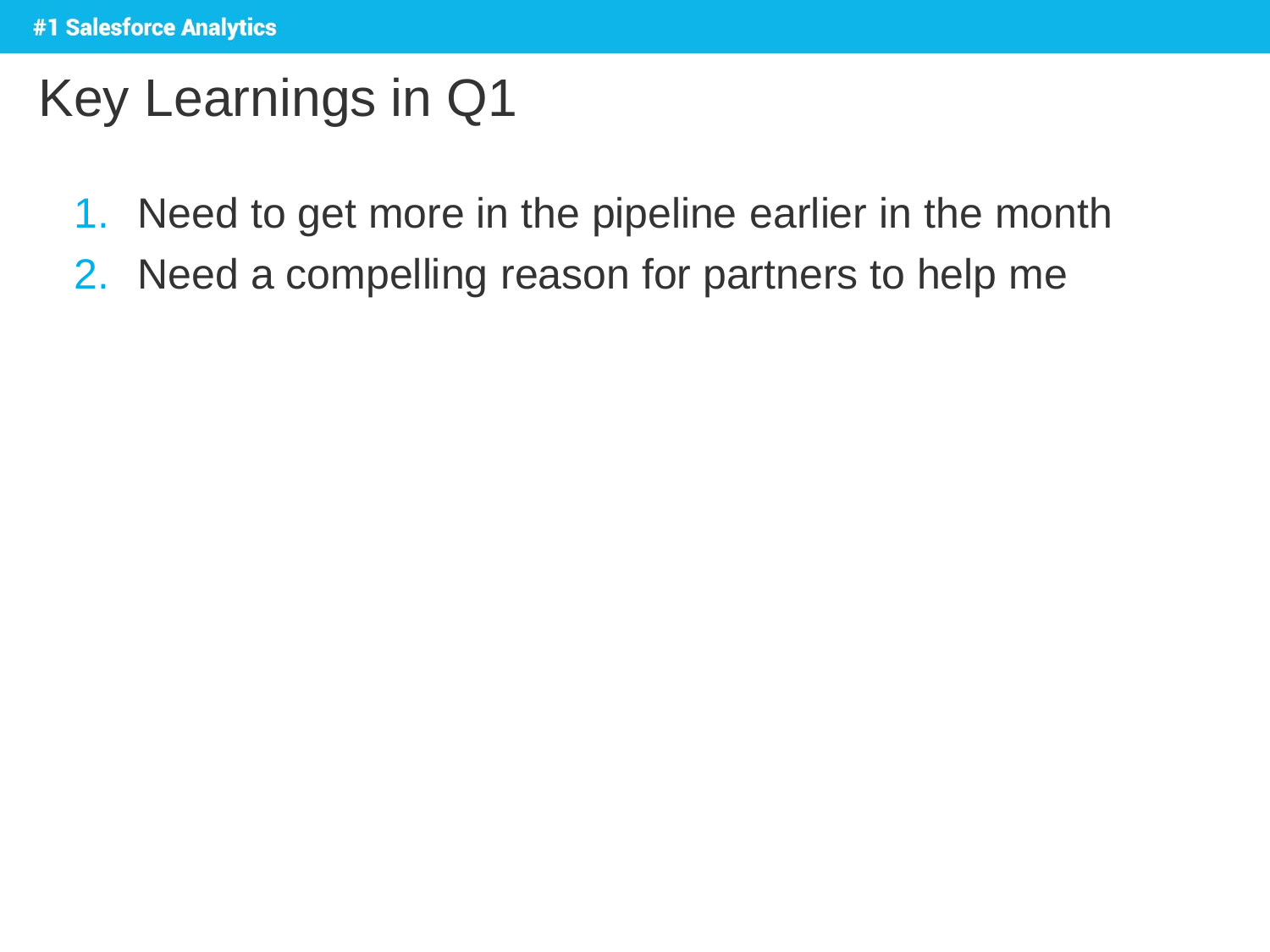# Q1 Initiatives

- Closed Lost Revival I successfully closed a new deal
- Customer Referral beginning to call customers that signed 90+ days ago and got 6 referrals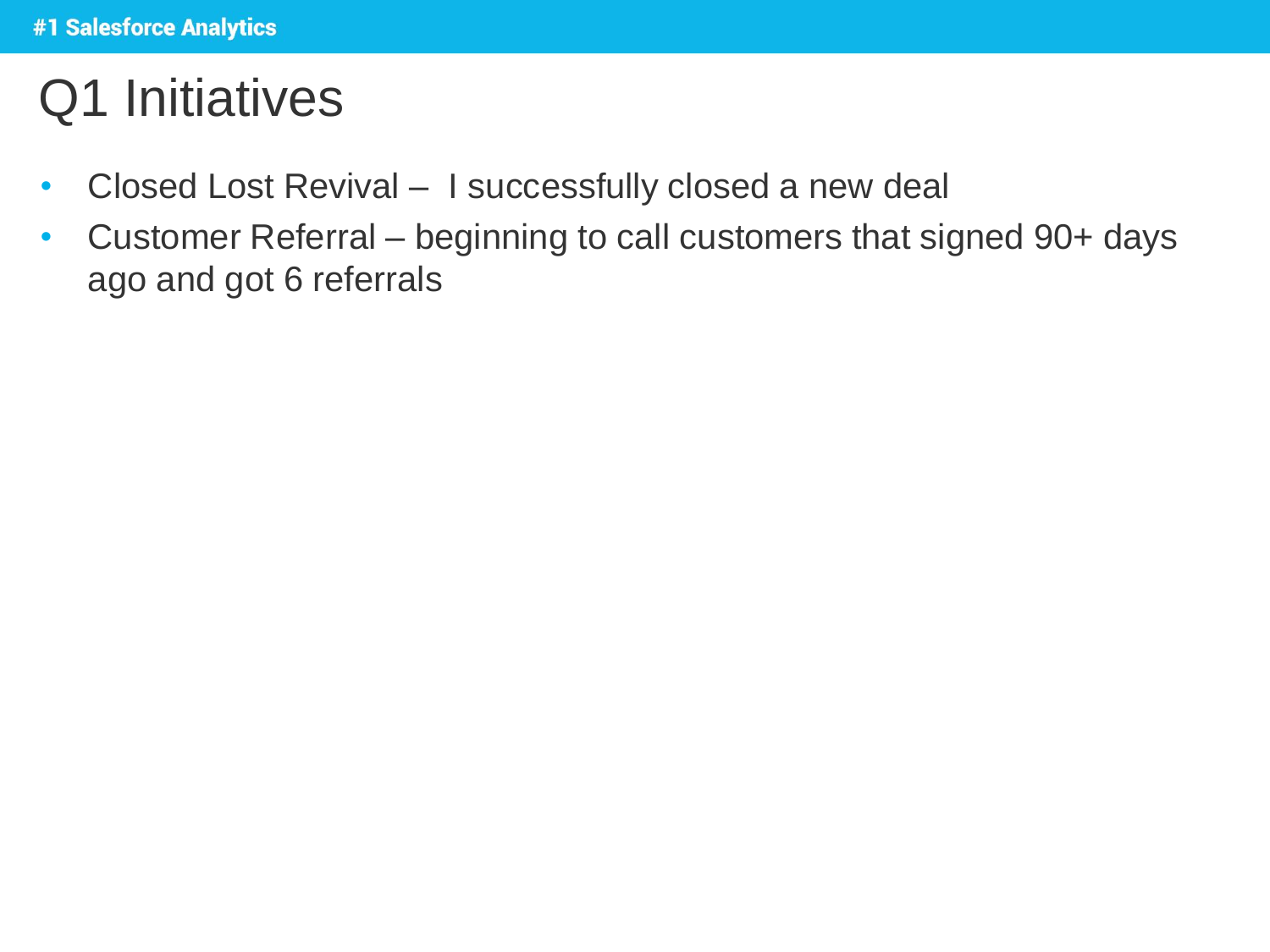#### **Last Month's** Strategy vs. Actual (Retrospective)

| <b>Planned Strategy Last Month</b>                                                            | <b>Summary of What Happened</b>                                                                    |
|-----------------------------------------------------------------------------------------------|----------------------------------------------------------------------------------------------------|
| Spend majority of effort in the first two<br>weeks closing the opps that are in late<br>stage | Did not succeed. Few converted. Several remain<br>open but just couldn't get them to move forward. |
| Improve my qualification to increase<br>conversion from Stage 1 to Stage 2.                   | Successful.                                                                                        |
| Prospect and create at least 5 Opps on<br>my own and win 1 Deal.                              | Successful.                                                                                        |
|                                                                                               |                                                                                                    |